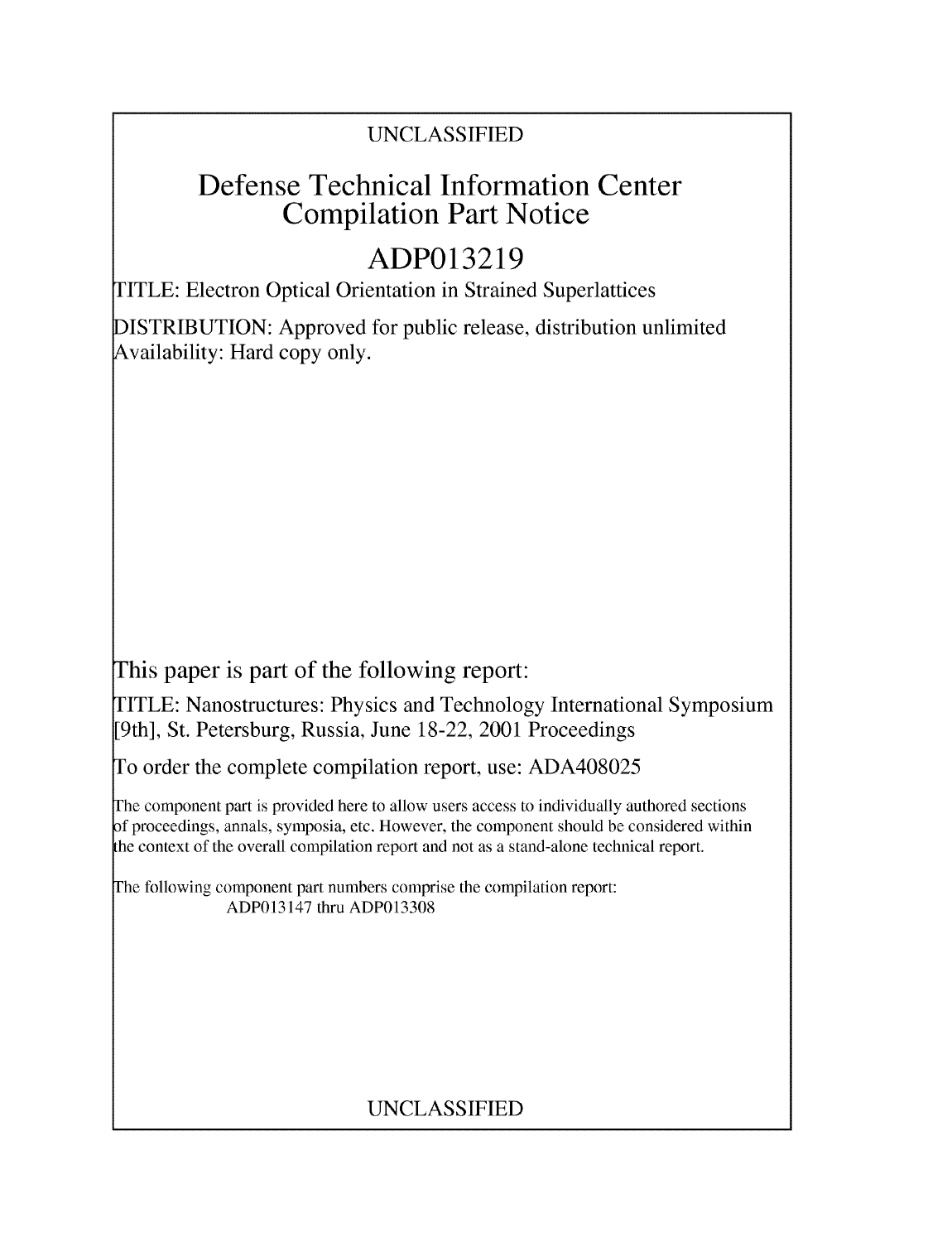9th Int. Symp. "Nanostructures: Physics and Technology" **QW/SL.07p** St Petersburg, Russia, June 18-22, 2001 **©0** 2001 loffe Institute

#### Electron optical orientation in strained superlattices

A. D. Andreev† and A. *V. Subashiev*‡

t loffe Physico-Technical Institute, St Petersburg, Russia

**I** State Technical University, 195251, St Petersburg, Russia

Abstract. Optical spin orientation in the strained short-period semiconductor superlattices is investigated theoretically using 8-band effective mass Hamiltonian. We demonstrate that the strong features in the spin-polarization dependence on the electron energy are associated with Van-Hove singularities in absorption spectra and can be observed both for large and small barriers for the electrons. Calculated polarization spectra are close to the experimental spectra of polarized electron emission.

#### Introduction

Optical orientation in semiconductor structures has been extensively studied in recent years (see e.g. [1]). In quantum well (QW) and superlattice (SL) structures the 4-fold degenerate  $\Gamma_8$  valence band state is splitted into only 2-fold spin-degenerate states  $\Gamma_6$  (heavy-hole subband) and  $\Gamma_7$  (light hole subband), the heavy-hole band being moved up. The splitting is enlarged with compressive layer strain. Therefore when the electrons are excited by circularly polarized light at the absorption edge from the heavy-hole subband the polarization of the excited electron is  $P = 1$ .

At higher energies the light holes contribute to the absorption, and smaller polarization is obtained, since the direction of the spin orientation is opposite for the electrons excited from the edge of heavy-hole and light-hole bands.

The electron optical orientation is widely used for the studies of the spin relaxation processes in the heterostructures (see e.g [2]). In addition, high electronic polarization have made strained GaAs-based superlattices (SLs) very promising as photoemitters of highly polarized electrons [3]. They have proven to provide reproducibly the emitted electron polarization as high as **86%** with sufficiently high quantum efficiency at the polarization maximum [4].

In this paper, we report the first theoretical studies of the optical orientation of the electrons in the strained InGaAs-AlGaAs and GaAs-AlInGaAs superlattices studied experimentally (see [3, 4]) by the polarized electron emission spectroscopy with high energy resolution. The interpretation of the observed features in the spectrum is obtained.

#### Model, absorption and polarization spectra

We have calculated the miniband spectrum, optical absorption and spin polarization spectra of strained superlattices using the envelope-function approximation, in the framework of the Kane model including the conduction band  $\Gamma_6$ , the states of light and heavy holes of the valence band  $\Gamma_8$  and also the states of the spin-orbit splitted band  $\Gamma_7$  [5]. The miniband spectrum as a function of wave vector in the layer plane  $k_{\parallel}$  and along the growth direction,  $k_z$  parallel to [100] axis is presented in Fig. 1(a), for a strained GaAs  $-$  Al<sub>0.18</sub>In<sub>0.16</sub>Ga<sub>0.66</sub>As SL with well and barrier thicknesses  $d_w = d_b = 4$  nm. The positions of the band edges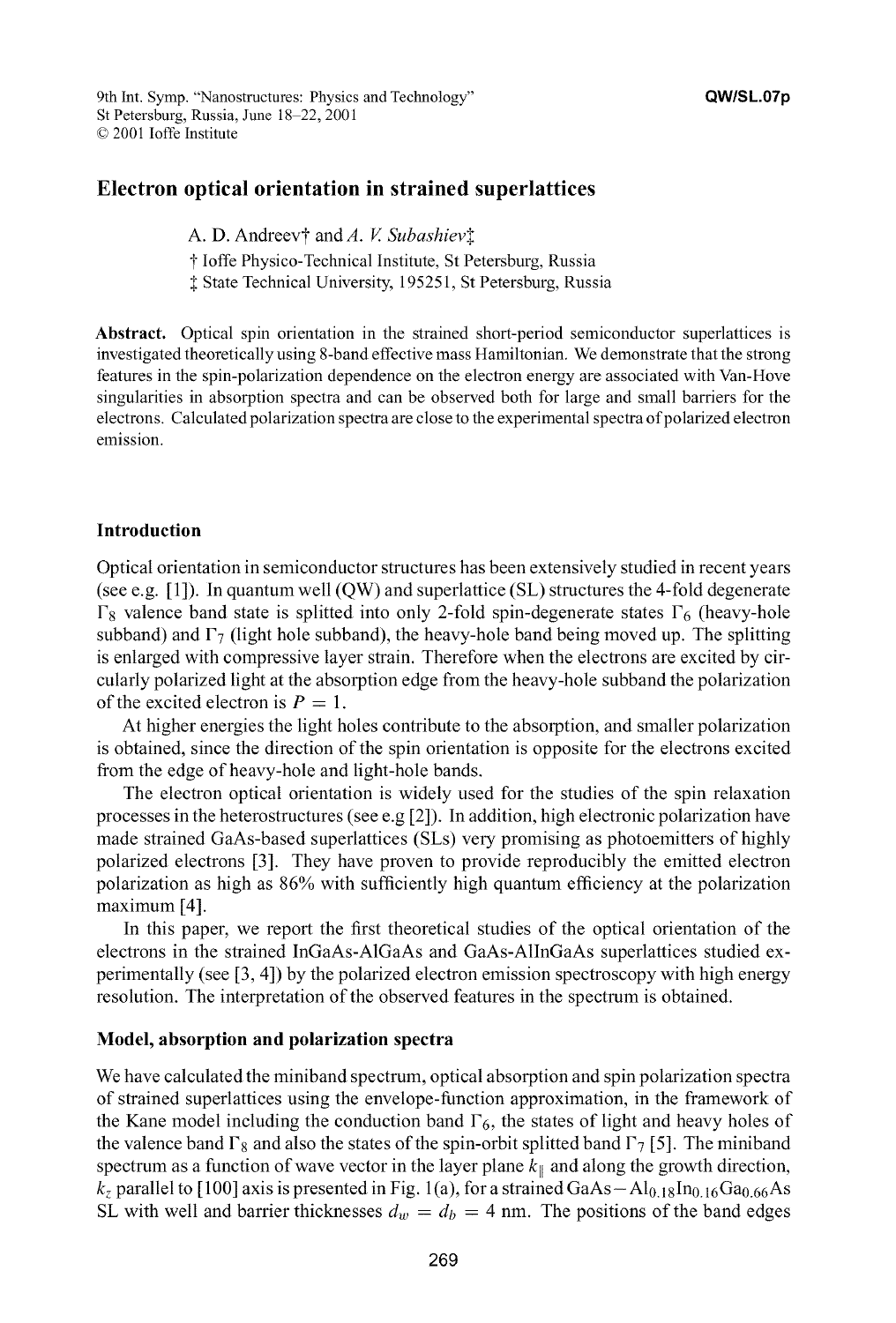

Fig. **1.** (a) Miniband spectrum of GaAs-AllnGaAs superalttice and the major optical transitions (shown **by** vertical arrows) contributing to the absorption spectrum, and (b) the positions of the band edges.

are illustrated in Fig. 1(b). The composition of the SL layers in this SL is aimed to get large enough valence band splitting in addition to a small conduction band offset to provide high polarization and high mobility of the excited electrons. In Fig. 1 the small conduction band offset shows itself in a very small splitting between the 2-d and the 3-d electronic minibands at the center of the Brilluin zone. Still noticeable splitting between the first and the second electronic minibands remains at  $k_z = \pi/d$ ,  $d = d_w + d_b$ .

For the circularly polarized light absorption the spin polarization of electrons excited in all minibands of the conduction band at the excitation moment was calculated as

$$
P = \frac{\sum_{n}(K_{\uparrow}^{n} - K_{\downarrow}^{n})}{\sum_{n}(K_{\uparrow}^{n} + K_{\downarrow}^{n})}
$$
(1)

Here  $K_{\uparrow}^{n}(K_{\uparrow}^{n})$  is the absorption coefficient for the excitation in the *n* electronic miniband state with spin up (spin down) from all the hole minibands. According to Eq. (1), the resulting electron polarization depends on the relative contribution of the light- and heavy-hole bands, the singularities in the polarization being originated from the Van-Hove singularities in the absorption spectra.

The transition rate for the electrons excited by the circularly polarized light from the minibands of the valence band states in the *n*-th conduction miniband state with spin up  $(\uparrow)$ and spin down  $(\downarrow)$  is proportional to the squared dipole matrix element and the interband density of states. The squared matrix elements  $|M|_{i,k}^2$  for the main optical transitions in two electron spin states ( $\uparrow$  and  $\downarrow$ ) are depicted in Fig. 2. Note that the dependence of  $|M|_{i,k}^2$  on the lateral wave vector  $k_{\parallel}$  is qualitatively similar to that calculated previously for the infinitely large band offsets (infinitely deep QW model) [6]. Then, the dependence of the matrix element on the momentum  $k_z$  along the SL axis is rather weak. Finally, the absolute value of the hh2  $\rightarrow$  e2 matrix element is found to be close to that for the hh1  $\rightarrow$ el transition even in the case of small conduction band offset.

In Fig. 3 calculated spectra of the electron polarization at the excitation as a function of the excitation energy for  $GaAs-Al_{018}In_{0.16}Ga_{0.66}As$  superlattice are presented. The dependence of the polarization and absorption spectra on excitation energy reproduces the sequence of the miniband transitions. The polarization in the first maximum is found to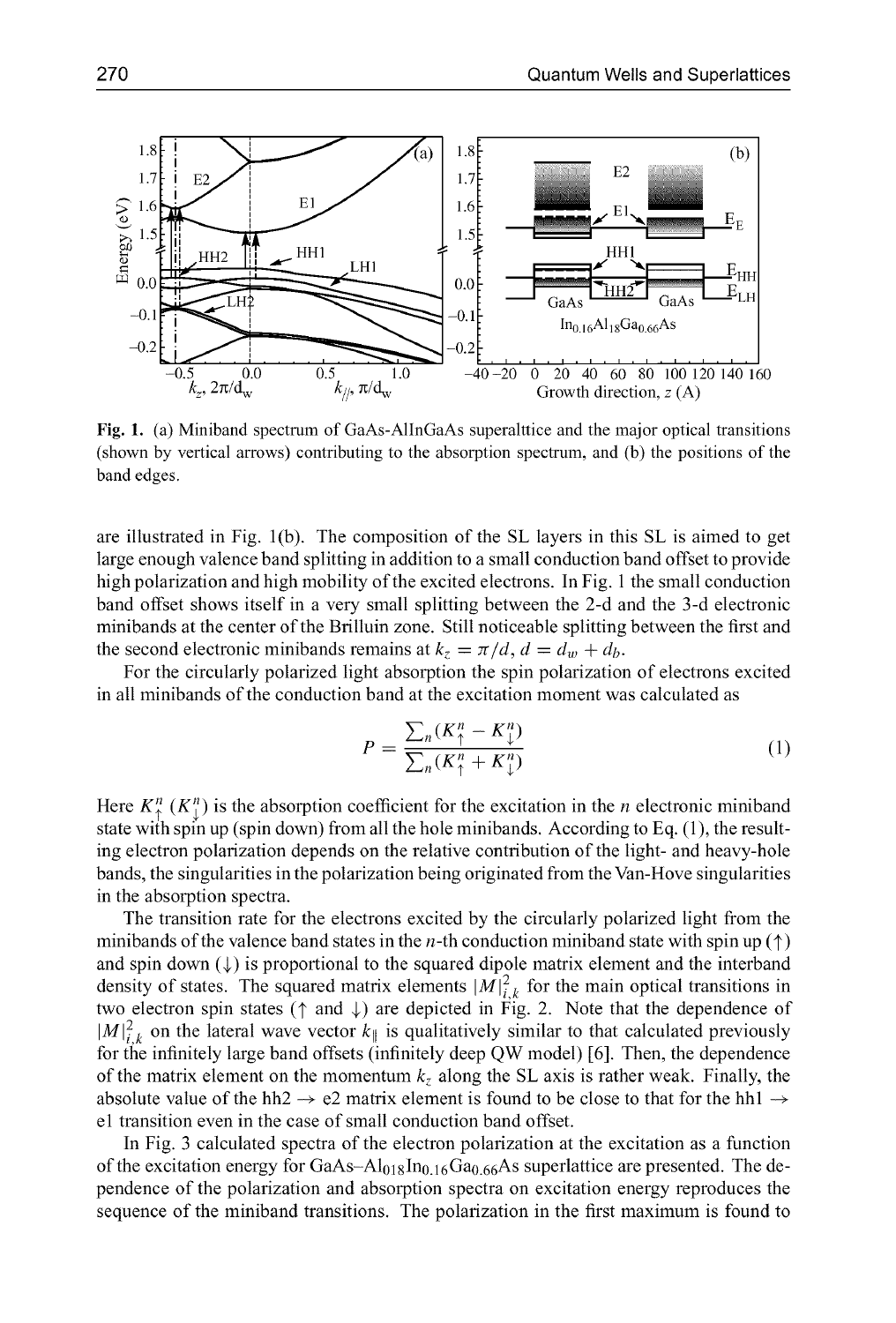

Fig. 2. Matrix elements for the interband optical transitions induced by circularly polarized light to the final state with spin up (a) and spin down (b) as a function of excitation energy for the GaAs-AllnGaAs strained superlattice.



Fig. **3.** (a) Polarization of the excited electrons (solid line) for the circularly polarized excitation of GaAs/AllnGaAs superlatice structure and the experimentally observed spectra of polarized photoemission from Ref. [4] (shown by triangles),  $T = 300$  K; (b) absorption coefficients for two final electronic states and resulting sum as a function of excitation energy,  $\delta = 1$  meV.

be very sensitive to the smearing of the absorption edge by the electron and the hole scattering processes, as well as the band edge fluctuations. In our calculations this factor is parametrized by a Lorentzian broadening of the interband transitions with the half width **6.** While the minimum in the polarization spectra is definitely associated with  $\text{lh1} \rightarrow \text{el}$  transitions, the second maximum in the polarization spectra is found to be due to the transitions at  $k_z = \pi/d$  of the miniband edge. For both considered superlattices it corresponds to electronic states with the energy above the barriers in the conduction band. Therefore the structure of the maximum and its contribution to polarization is sensitive to the barrier height (i.e. conduction band offset). The maximum polarization in this peak is found to exceed **50%.** Taking into account the electron spin relaxation, the calculated spectra are in very good agreement with the observed excitation spectra of polarized electron photoemission both for AlGaAs-InGaAs and GaAs-AlInGaAs strained superlattices.